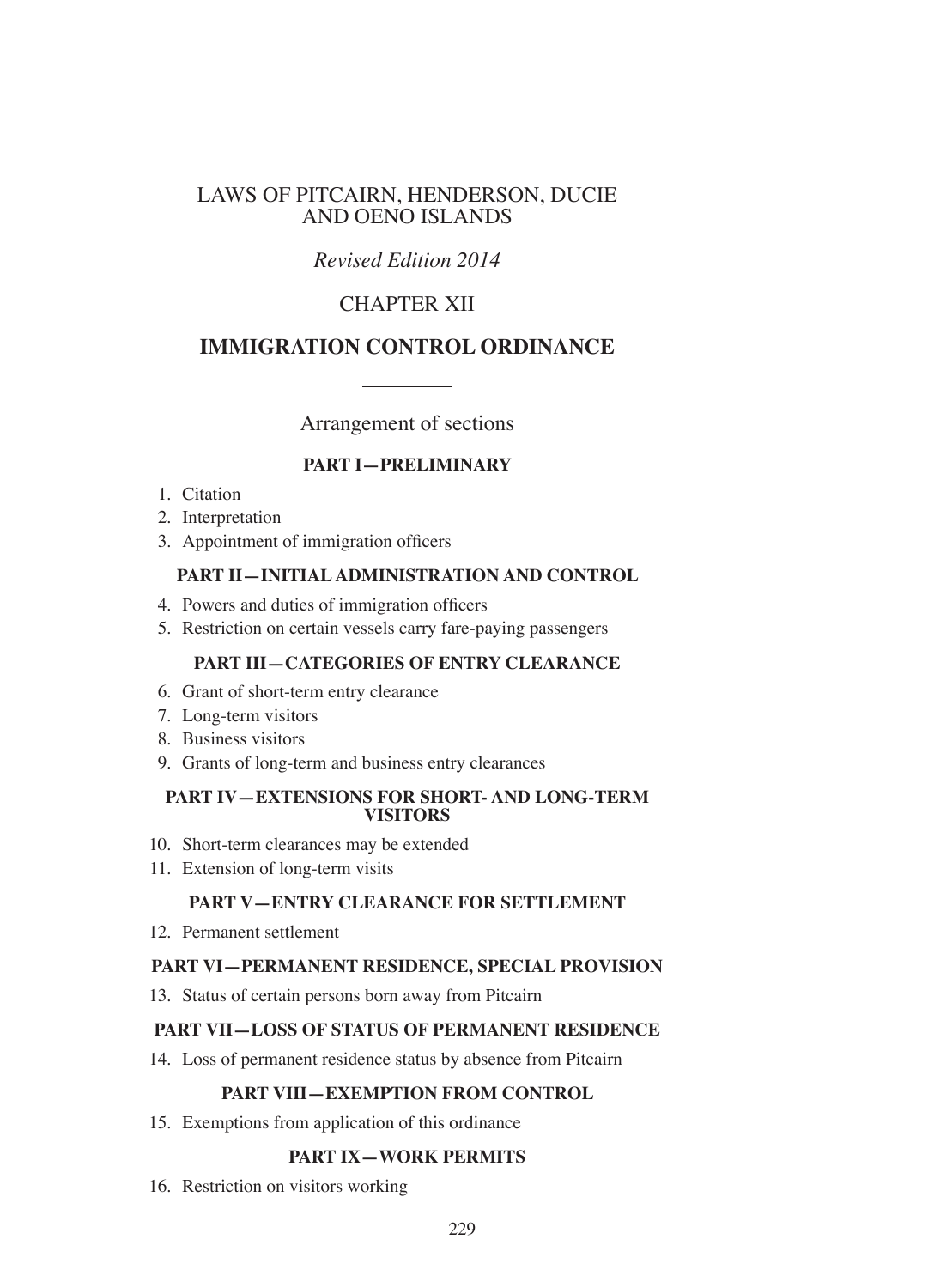#### **PART X—general provisions**

- 17. Application of laws
- 18. Regulations
- 19. Visitors to have travel insurance
- 20. Forms
- 21. Fees
- 22. Exclusion of official liability
- 23. Ordinance not to affect prohibition of entry by any law
- 24. Punishment and mode of trial of offences
- 25. Repeals, transition and savings

Ordinances: No. 2 of 2006 No. 1 of 2010 No. 1 of 2014

## **An ordinance to control immigration of persons into Pitcairn Island to provide for their status, rights, obligations and disabilities and for related or incidental matters**

# **PART I—Preliminary**

**1.** This ordinance may be cited as the Immigration Control Ordinance 2006.

**2.**—(1) In this ordinance, unless the context otherwise requires,

**dependant**, in relation to a person, means

- (a) the spouse of that person; and
	- (b) a child, step-child, adopted child, grandchild, parent, step-parent, grandparent, brother, sister, half-brother or half-sister of the person if the dependant is wholly or substantially dependant upon that person;
- **former ordinance** means the Landing and Residence Ordinance 1954, renamed the Immigration Ordinance in 2003, and, where necessary, includes the Immigration Regulations 2003;
- **immigration officer** means the Chief Immigration Officer or an immigration officer appointed under section 3;
- **owner**, in relation to a vessel, shall include a corporate body;
- **Pitcairn** and **the Island** mean Pitcairn Island;
- **Pitcairn Islands** and **the Islands** mean Pitcairn Island and the territorial waters of the whole Pitcairn Group of Islands;
- **work permit** means a permit granted in accordance with Part IX.

Interpretation

Citation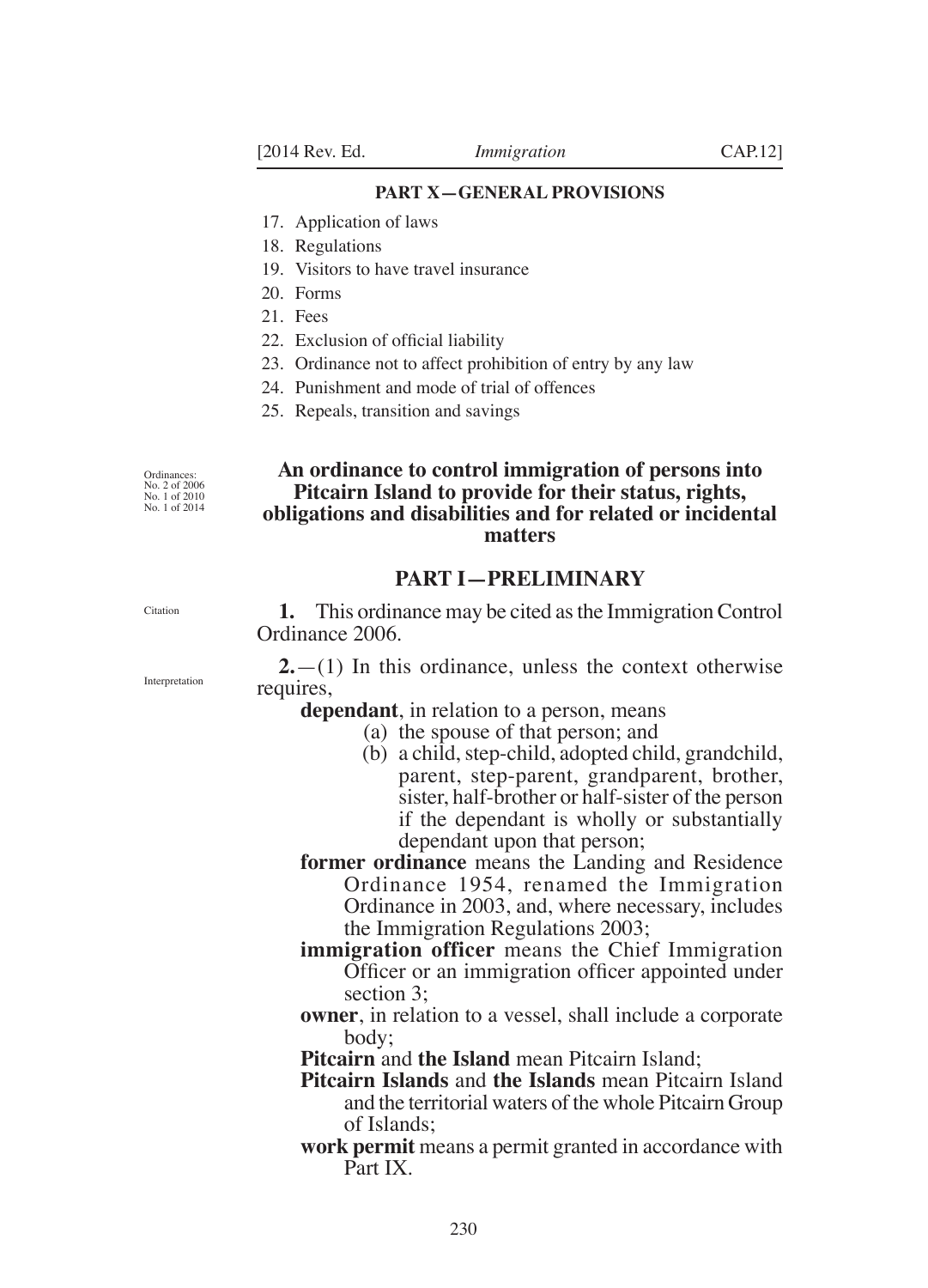### **(Amended by Ordinance No. 1 of 2014)**

(2) Any notice or other document sent by an immigration officer under this ordinance shall be deemed to have been received by the addressee in the ordinary course of post, delivery, facsimile or other form of communication, as the case may be, without proof thereof.

### **PART II—INITIAL ADMINISTRATION AND CONTROL**

**3.** (1) The Governor may by notice published in the Islands appoint public officers to be immigration officers under this ordinance provided that the Mayor shall be *ex officio* the Chief Immigration Officer.

(2) An immigration officer shall have the rights, powers, privileges and immunities of a police officer in the exercise of his or her duties under this ordinance.

**4.**  $-(1)$  Subject to the following provisions, an immigration *Powers and duties of* officer shall initially determine whether any person who wishes to enter the Island shall be allowed to land.

 (2) Every vessel arriving at Pitcairn Island shall cause its presence to be notified to the Chief Immigration Officer.

 (3) The master shall, immediately upon its arrival, deliver to an immigration officer, if so requested by him or her, a correct manifest containing the names and destinations of all passengers on such vessel; a master who fails to comply with this subsection is guilty of an offence.

(4)An immigration officer may board any vessel and search any part thereof for the purpose of exercising any part of his or her duties under this ordinance.

(5) An immigration officer may question and search any person who arrives at Pitcairn Island for the purpose of establishing his or her nationality, identity and status:

 Provided that every person shall be searched by an immigration officer of the same gender.

 (6) A person arriving at Pitcairn Island wishing to obtain leave to enter shall produce to an immigration officer a valid passport.

#### **(Amended by Ordinance No. 1 of 2014)**

[(7) A person arriving at Pitcairn Island must–

- (a) have a valid entry clearance issued by an immigration officer; or
- (b) qualify as a short-term visitor under Part III, section 6 of this Ordinance; or
- (c) qualify as exempt from control under section 15(2) of this Ordinance.]

Appointment of immigration officers

immigration officers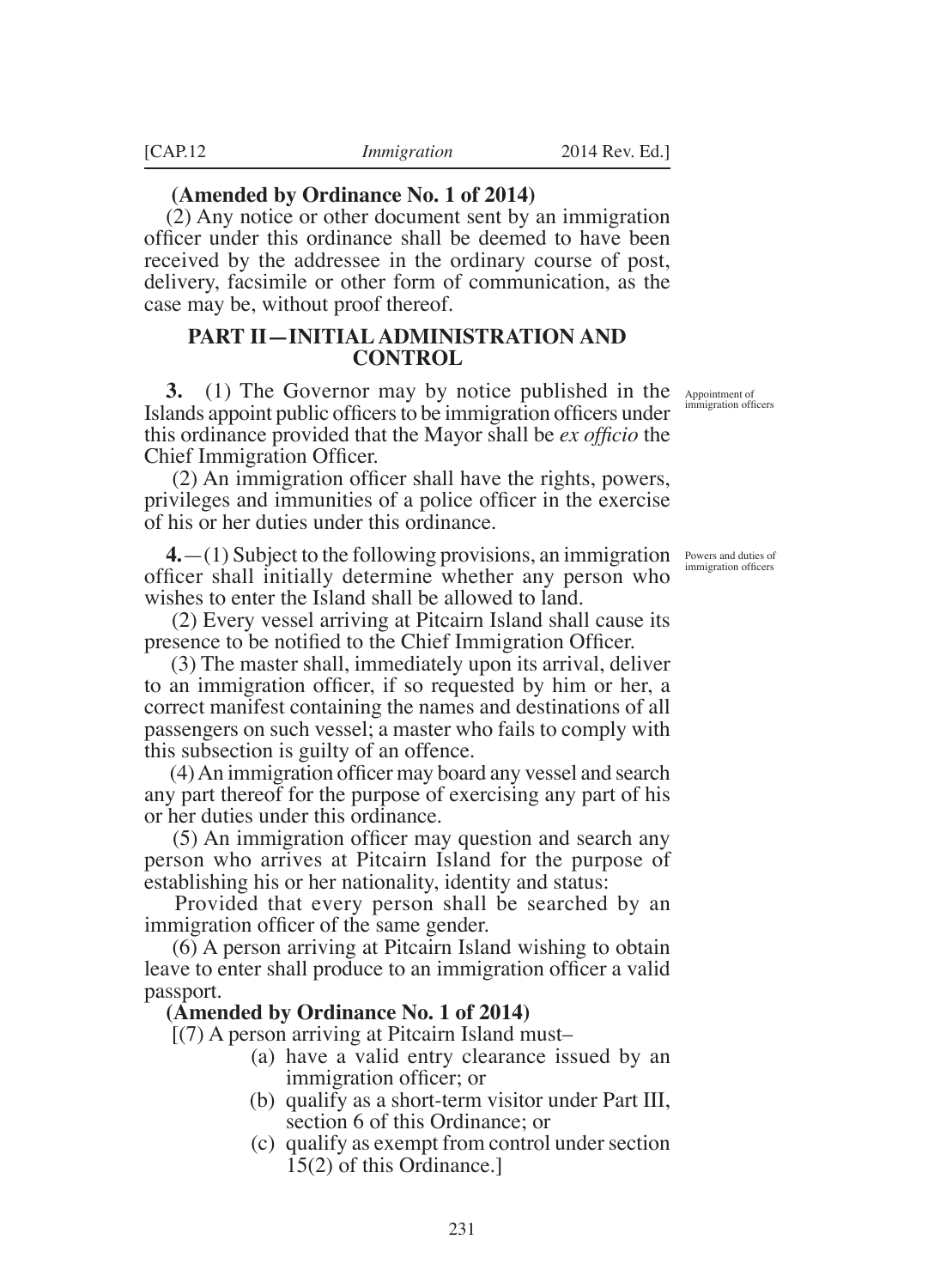### **(Repealed and replaced by Ordinance No. 1 of 2014)**

(8) An immigration officer may refuse leave to enter if he or she is not satisfied that the applicant for an entry clearance did not make a false statement to obtain entry.

(9) Where the immigration officer is not satisfied that the requirements of this ordinance have been complied with, he or she may refuse such person seeking to enter Pitcairn Island permission to do so and shall direct the master of the ship on which he or she arrives to remove that person from Pitcairn on that ship. The Chief Immigration Officer shall notify the applicant that leave to enter has been refused and give the reasons for refusal. The Chief Immigration Officer shall also inform the applicant that there is no right of appeal against the decision. Failure by the master to comply with that direction shall be an offence.

 (10) Without prejudice to the powers and duties provided for in the foregoing subsections, an immigration officer who reasonably suspects that the presence of any person on the Island is in contravention of any provision of this ordinance may detain such person for a period not exceeding forty-eight hours. Any person so detained shall be deemed to be in lawful custody. [Provided that where such a person is a child then the immigration officer shall ensure that he or she is treated appropriately according to his or her age and that he or she is in the care of his or her parents or another responsible adult.] **(Amended by Ordinance No. 1 of 2014)**

**5.**—(1) The Master, or any other responsible officer, of any vessel carrying more than four fare-paying passengers must apply to [an immigration officer] at least ten days in advance for permission to call at the Island. In default of permission having been obtained the passengers of the vessel will be ineligible to seek entry clearance on arrival.

#### **(Amended by Ordinance No. 1 of 2014)**

 (2) Subject to subsection (3), an application under subsection (1) may be refused if the Governor, in his absolute discretion and without stating the reasons, considers that the arrival of the vessel in question may be hazardous on maritime grounds or for any other security risk or that the required landing fees may not be paid or for any other reason the application should not be granted in the public interest.

(3) The Chief Immigration Officer may in his or her discretion exempt any particular vessel carrying more than four fare-paying passengers from the application of this section if this is deemed to be in the public interest.

Restriction on certain vessels carrying farepaying passengers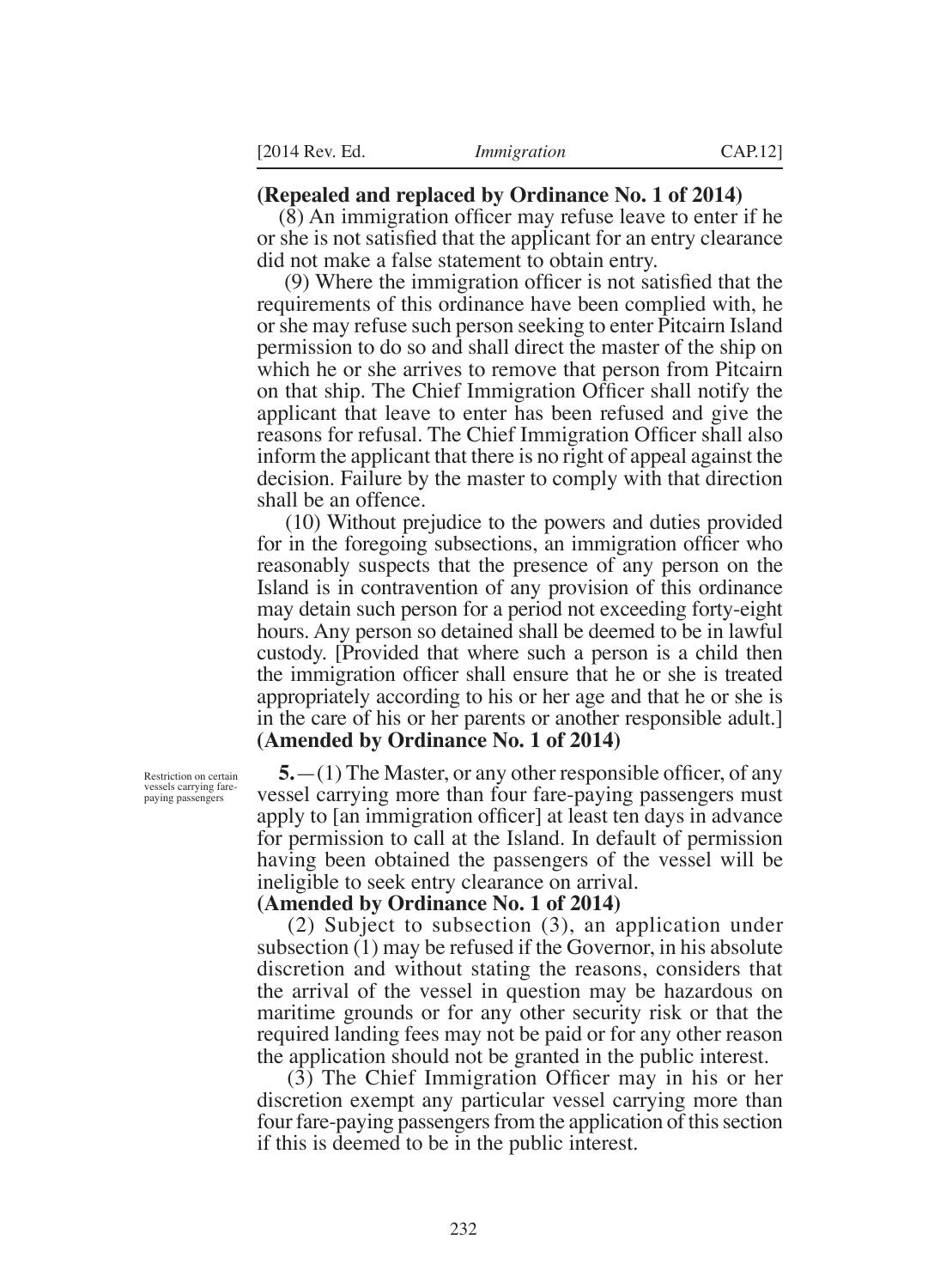# **PART III—CATEGORIES OF ENTRY CLEARANCE**

### **Short-term visitors**

entry clearance

**6.**  $-(1)$  The Chief Immigration Officer or any immigration Grant of short-term officer or police officer authorised to act on his or her behalf shall be entitled to grant leave to enter to any person arriving and undertaking to depart on the same vessel after a visit not exceeding 14 days.

(2) The immigration officer may refuse the application on any of the following grounds

- (a) that he orshe is notsatisfied that the applicant intends to leave within 14 days on the same vessel;
- (b) that he or she considers the applicant to be likely to pose a security or health risk;
- (c) that the applicant has not arranged adequate accommodation or is likely to become a charge on public funds, including any medical expenses;
- (d) that the applicant is unable to pay the required landing fee;
- (e) that the applicant is prohibited from landing by order of the Governor or by another authority binding upon the officer;
- (f) that the applicant does not hold a valid passport or other travel document;
- (g) that the applicant has arrived on a charter vessel carrying more than four fare-paying passengers for which no prior application has been made nor an exemption granted by the Chief Immigration Officer.

 (3) If the applicant meets the criteria in subsection (2), the officershall endorse his or her passport with a stamp signifying that the applicant has leave to enter for a maximum period of fourteen days.

# **Long-term visitors**

**7.**  $-$  (1) This section applies to persons who do not qualify Long-term visitors as short-term visitors under section 5 but intend to remain on the Island for less than six months.

 (2) Applicants for long-term visit entry clearance must apply on the specified form in advance of arrival to [an immigration officer].

# **(Amended by Ordinance No. 1 of 2014)**

 (3) The consideration and disposal of such applications shall be in accordance with the procedure prescribed in this ordinance.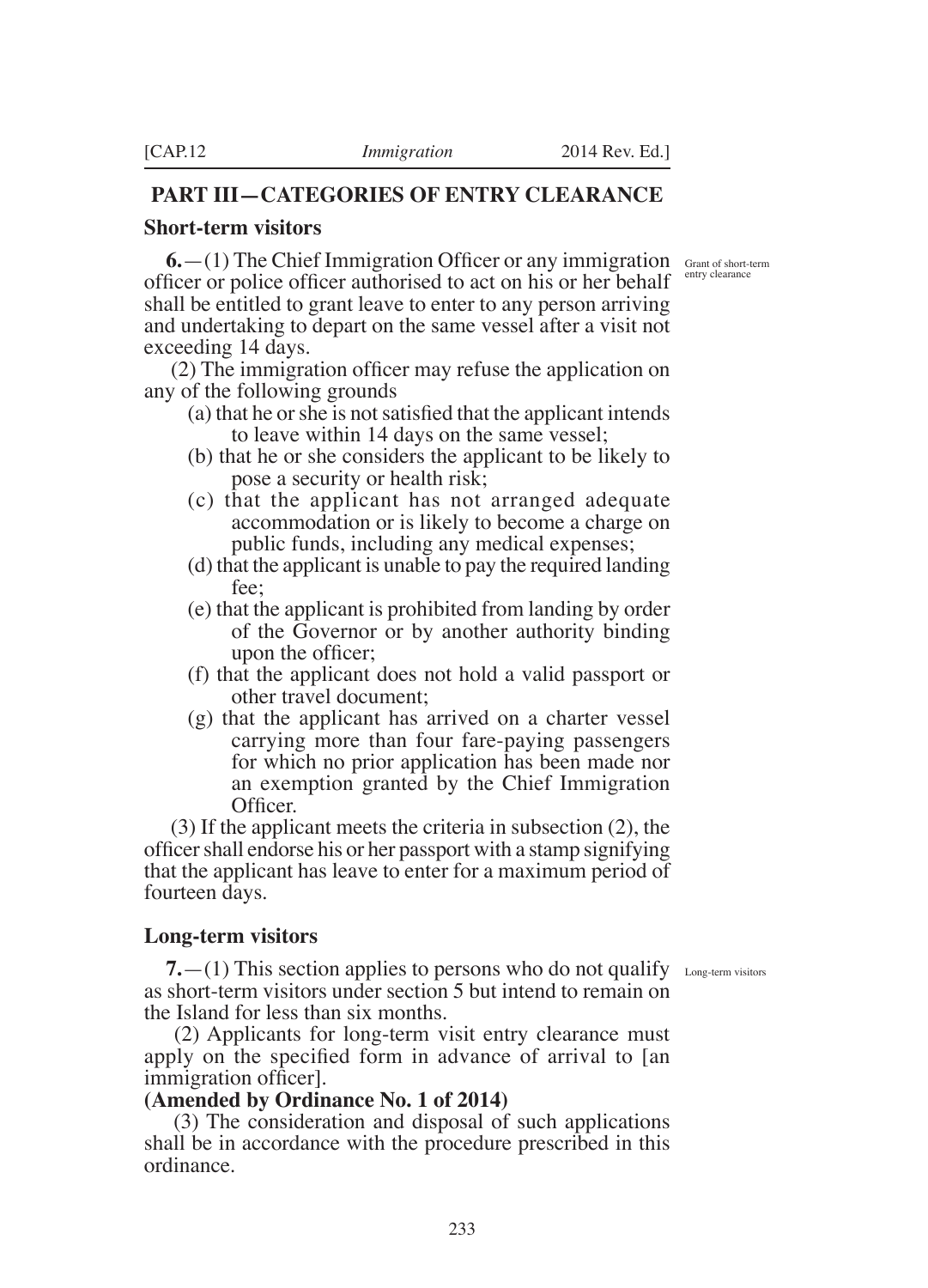### **Business visitors**

Business visitors

**8.**—(1) This section applies to professional, business and commercial persons of all varieties who wish to enter Pitcairn by reason of their calling or occupation, whether or not their visit is intended to generate any profit, income, reward or assets whatever.

 (2) Every person to whom subsection (1) applies, including news crews, makers of documentary films, researchers, and charter operators, must obtain a business visit entry clearance by application on the specified form to [an immigration officer] upon the disclosure of such information and the payment of such fees as may be prescribed.

**(Amended by Ordinance No. 1 of 2014)**

 (3) The validity of a business entry clearance will expire on the expiration of the stated purpose of the holder's visit or any extension thereof which may in the discretion of the Chief Immigration Officer be permitted under section 10, prior to the expiry of the term of the existing permission. The holder must depart from the Island thereafter as soon as possible. Failure to do so will be an offence.

### **Grants of long-term or business clearances**

Grants of long-term and business entry clearances

**[9**—(1)Where section 7 or 8 applies, an immigration officer, after consultation with the Governor, shall be entitled to grant leave to enter to any person as:

- (a) a long-term visitor with entry clearance for up to 6 months; or
- (b) a long-term visitor with entry clearance for up to 3 months; or
- (c) a business visitor;

as the case may be.

(2) An application for a long-term or business clearance will be refused in all cases where the immigration officer or the Governor are not satisfied that:

- (a) the applicant has truthfully stated his or her circumstances and intentions in wishing to travel to the Islands; and
- (b) the applicant will leave the Islands at the end of the specified stay or will apply for an extension as required; and
- (c) the applicant has sufficient funds for support of the applicant and any dependants and has arranged adequate accommodation; and
- (d) the applicant will not seek work on Pitcairn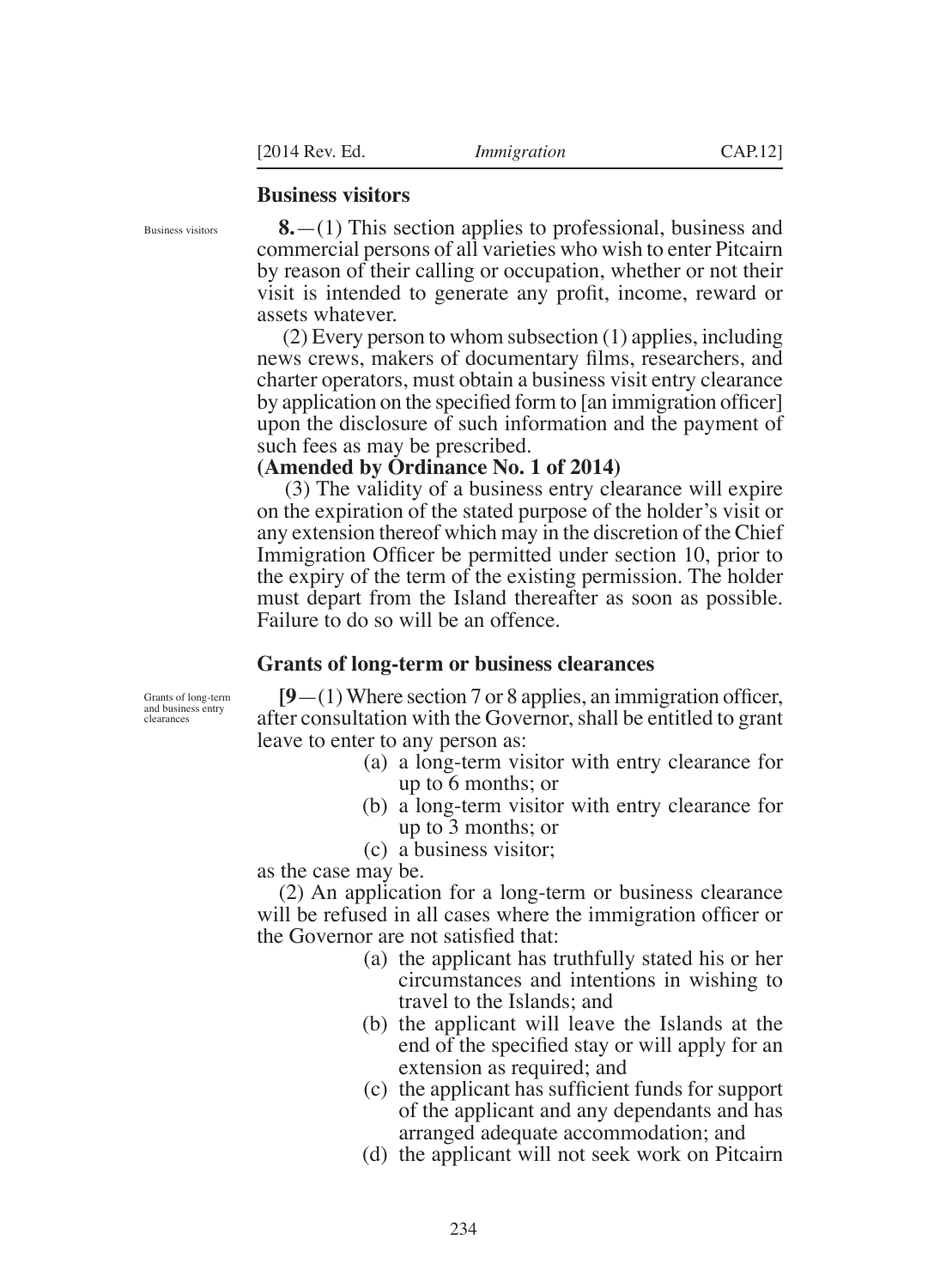unless prior authorisation has been granted by the Island Council; and

- (e) it is in the public interest to grant entry to the applicant; and
- (f) in the case of an applicant intending to benefit professionally or commercially, he or she will respect the culture and heritage of Pitcairn; and
- (g) the person is not otherwise prohibited from entering by order of the Governor or otherwise by reason of any restriction of national or international law; and
- (h) the applicant holds a valid passport or travel document; and
- (i) the applicant will not pose a security or health risk.]

### **(Repealed and replaced by Ordinance No. 1 of 2014)**

### **PART IV—EXTENSIONS FOR SHORT- AND LONG-TERM VISITORS**

**10.** - (1) When any visitor has been granted leave to enter short-term clearances in accordance with the provisions of section 6, he or she may apply, after having landed under that authority but no later than the prescribed duration of that visit, to the Chief Immigration Officer for an extension of the visit by a period of not more than five months.

 (2) After ascertaining the grounds upon which an application is made under subsection (1), the Chief Immigration Officer shall refer the application to the Island Council who shall submit the same to the [Governor], together with its recommendation, for decision.

### **(Amended by Ordinance No. 1 of 2014)**

 (3) If the application is granted the visitor will thereafter be deemed to be a long-term visitor.

term visits

11. Any long-term entry clearance granted under the Extension of longprovisions of section 7 may be extended during, but not after, the term of the visit specified, by application to the Island Council who shall refer the same to the [Governor], together with its recommendation, for decision. The holder of such entry clearance must depart from the Island on the expiry of his or her permitted visit if he or she has not obtained or applied for an extension. Failure to depart will be an offence.

# **(Amended by Ordinance No. 1 of 2014)**

# **PART V—ENTRY CLEARANCE FOR SETTLEMENT**

12. - (1) This section applies to persons wishing to enter Permanent settlement

may be extended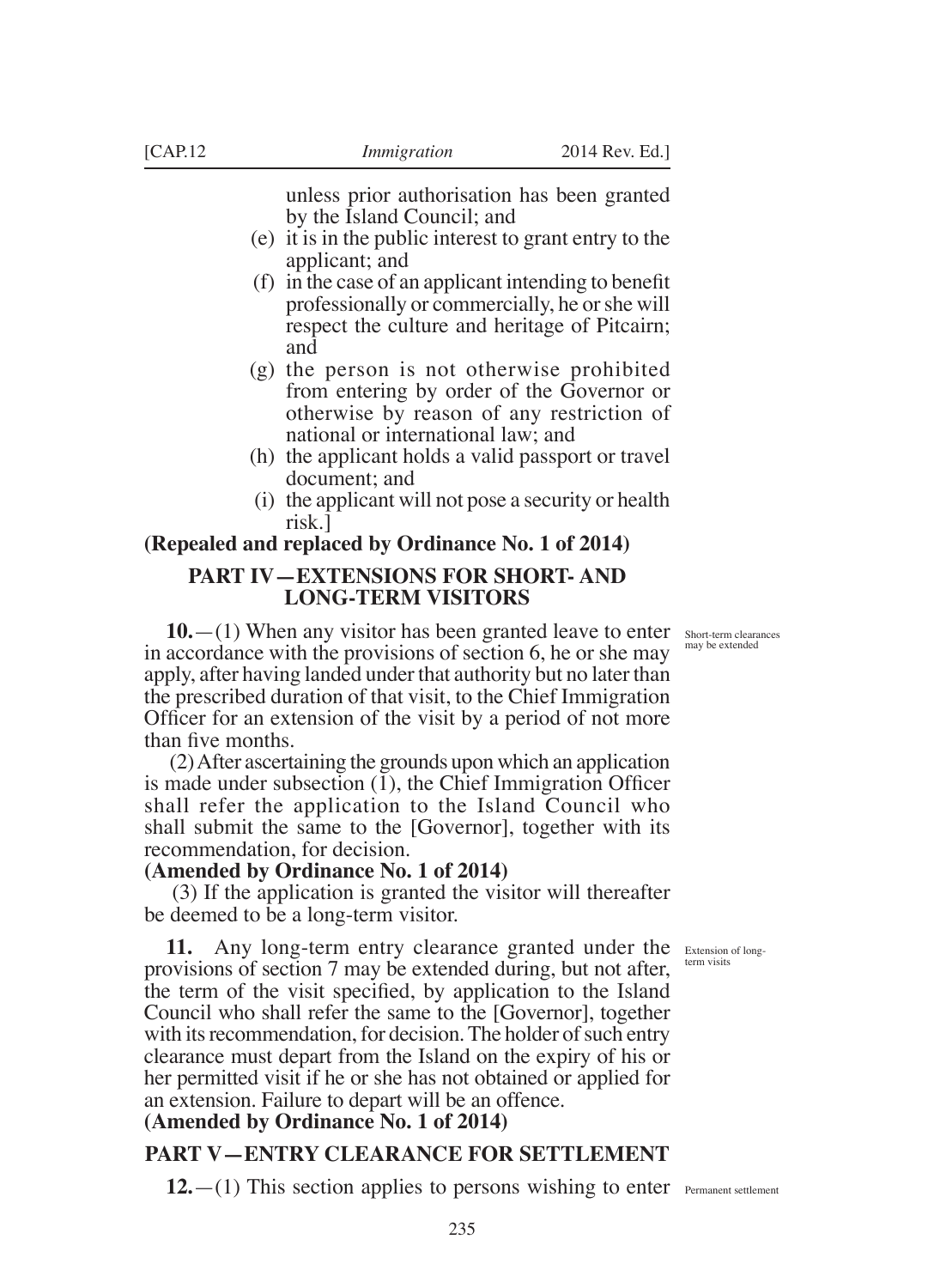Pitcairn for permanent settlement indefinitely within the following categories

- i. spouses (whether legally married or not) and dependant children of a person lawfully residing on Pitcairn or admitted for settlement;
- ii. persons wishing to join other members of their families, namely, the children or parents or siblings of the applicant who are permanent residents of Pitcairn Island or have been granted entry for settlement;
- iii. persons (including their dependant children) not having the family ties referred to in paragraphs (i) and (ii) but who wish to move to Pitcairn to live and who have relevant skills which would contribute to the welfare of the Pitcairn community.

 [(2) Persons within the categories described in subsection (1) must apply for settlement entry clearance on the prescribed form to an immigration officer. The applicant must also provide to the immigration officer a certificate or letter from the Police of every jurisdiction in which they have resided disclosing whether they have any convictions for any offences and if so the nature of those convictions. The immigration officer will refer the application to the Island Council, which will consider the matter and convey its recommendation to the Governor stating the reasons for its decision. The Governor will make the final decision on whether to grant or refuse settlement entry clearance.]

# **(Repealed and replaced by Ordinance No. 1 of 2014)**

 (3) Criteria for granting a settlement entry clearance will be—

- (a) proof of the family relationship relied upon under paragraphs (i) or (ii);
- (b) arrangement in advance of adequate accommodation for applicant(s) including dependants and the means to construct a separate dwelling after two years;
- (c) not to be a charge on public funds (including dependants) for any reason including medical condition;
- (d) in the case of category (iii), particulars of ability to support applicants and families and details of their potential contribution to the community, to the satisfaction of the Island Council and the Governor;
- (e) the intention of the applicant to remain permanently on the Island for the indefinite future without retaining a domicil in any other country;
- (f) the conclusion of the Governor in his absolute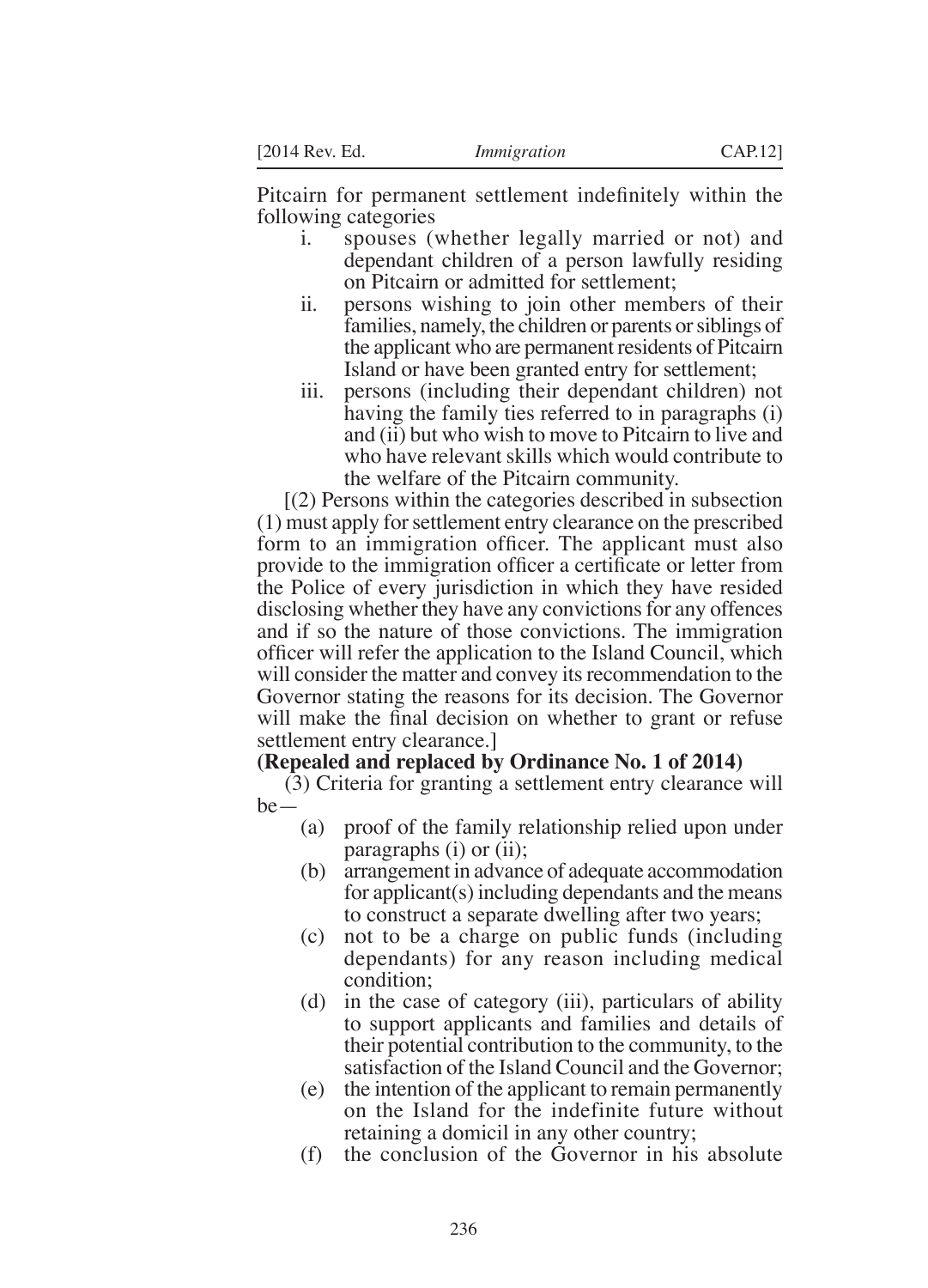discretion that the granting of settlement entry clearance is likely to be in the public interest.

 (4) In the event that the Governor approves the granting of a settlement entry clearance the applicant will be issued with an entry clearance permit. This must be presented on arrival at the Island to an immigration officer by the applicant(s) within twelve months of issue. Failure to do so will render it null and void. Subject to the provisions of Section 4(8), the applicant will be granted leave to enter by the immigration officer which shall be reviewed after two years by the Island Council whose recommendation with detailed reasons shall be sent to the Governor for final decision. The recommendation may be that

- i. permanent residence be granted;
- ii. permanent residence be refused;
- iii. the decision should be deferred for a further twelve months for the final decision of the Governor for reasons stated.

#### **(Amended by Ordinance No. 1 of 2014)**

 (5) If permanent residence is granted, the Governor will convey this in writing and the immigration officer will endorse the applicant's passport accordingly with a stamp signifying the grant of status of permanent resident.

 (6) If permanent residence is refused by the Governor the applicant will be informed of the reasons in writing and required to leave the Island;

 (7) If the Governor directs in accordance with the recommendation of the Council that the decision be deferred for 12 months, the Governor's decision after that period shall be final and shall not be called into question in any proceedings in any court whatever.

### **PART VI—PERMANENT RESIDENCE SPECIAL PROVISION**

**13.** Any person born away from Pitcairn to a parent having Status of certain at that time the status of permanent residence, who returns **persons born away** to the island with that parent whilst under the age of 5 years, shall be entitled to be granted permanent residence.

# **PART VII—LOSS OF STATUS OF PERMANENT RESIDENCE**

**14.** After the commencement of this ordinance, any person 14. After the commencement of this ordinance, any person Loss of permanent to whom the status of permanent residence has been granted  $\frac{\text{resident} \times \text{resident} \times \text{resident}}{\text{absence from Pitecair}}$ who is absent from Pitcairn for more than an aggregate of 48 months during any continuous period of 5 years shall lose that status by operation of law.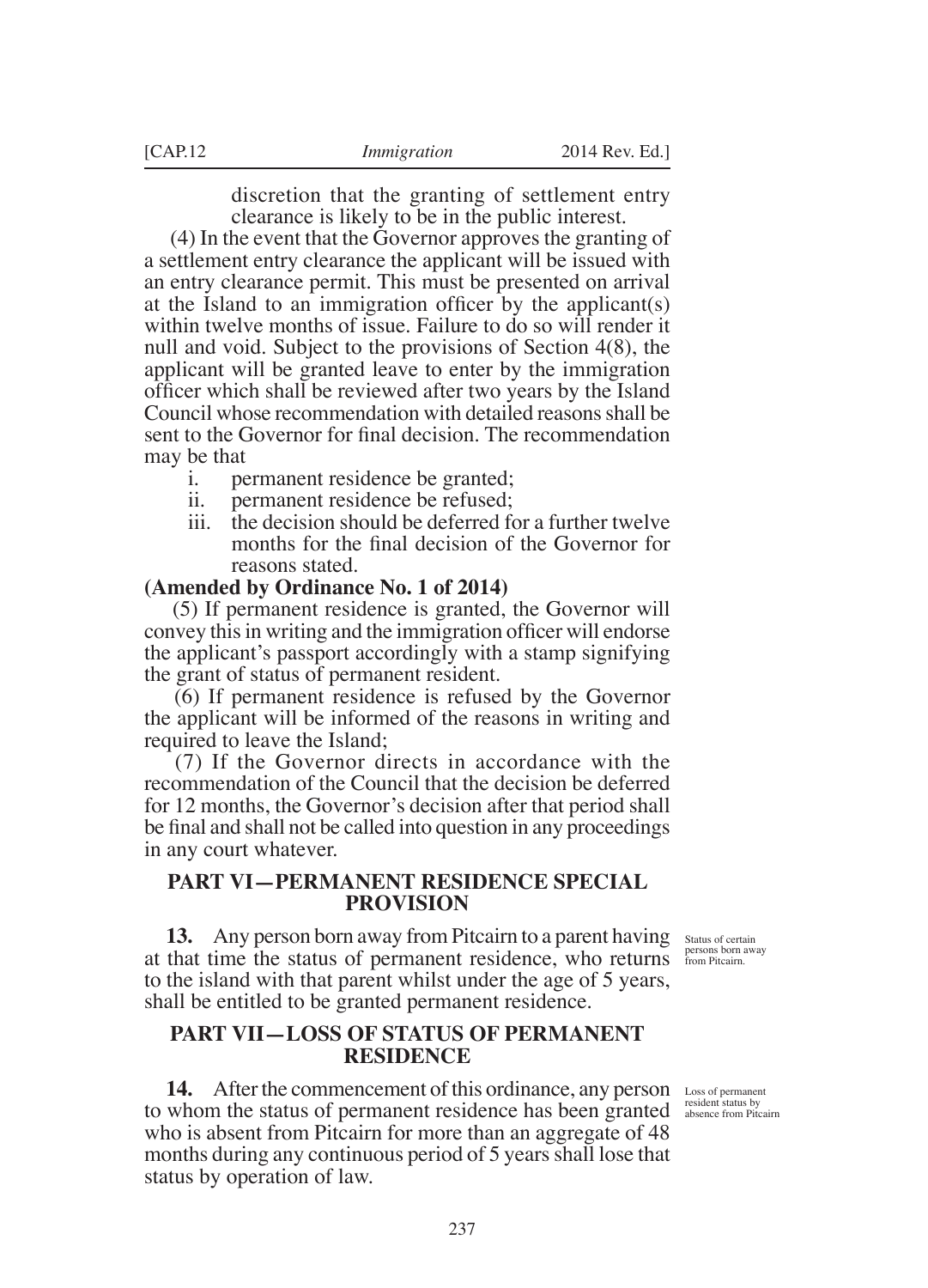### **PART VIII—EXEMPTION FROM CONTROL**

Exemptions from application of this ordinance

**15.**—[(1) Subject to subsection (2), no person who arrives at Pitcairn shall enter or remain in Pitcairn unless he or she is authorised to do so by an entry clearance issued under this Ordinance.]

### **(Inserted by Ordinance No. 1 of 2014)**

 $[(2)$  Subsection  $(1)]$  does not apply to the following

- (a) [Persons who have the right of abode in Pitcairn under the Right of Abode Ordinance 2010];
- (b) any person who immediately before the commencement of this ordinance held the status of permanent resident granted by the Governor under the provisions of section 4(2A) of the former law;
- (c) any person having obtained the status of permanent resident in accordance with the provisions of section 12 or section 13;
- (d) [the Governor, Deputy Governor, Attorney General, judicial officers, public officers and official representatives of the government of the United Kingdom;]
- (e) any person visiting the Islands at the request or with the consent of the Governor for the purpose of providing specialist services or undertaking scientific or other research;
- (f) any class of persons exempted by the Governor.

#### **(Amended by Ordinance No. 1 of 2010)**

#### **(Amended by Ordinance No. 1 of 2014)**

[(3)] For the avoidance of doubt, nothing in [this section] is intended to affect the provisions of the Local Government Ordinance as to qualification for voting or candidature for office.

### **(Amended by Ordinance No. 1 of 2014)**

### **PART IX—WORK PERMITS**

Restriction on visitors working

- **16.**—(1) This section applies to every person who
	- (a) has not been granted entry for settlement; or
	- (b) has not been granted the status of permanent resident; or
	- (c) is not otherwise exempt from control by any of the provisions of section 15.

(2) No person to whom this section applies shall be entitled to take up paid employment or enter into business on the Island unless his or her intention to do so has been expressly disclosed to the Island Council and has been approved in writing or permission has been later obtained in writing on-Island from the Island Council or the Governor.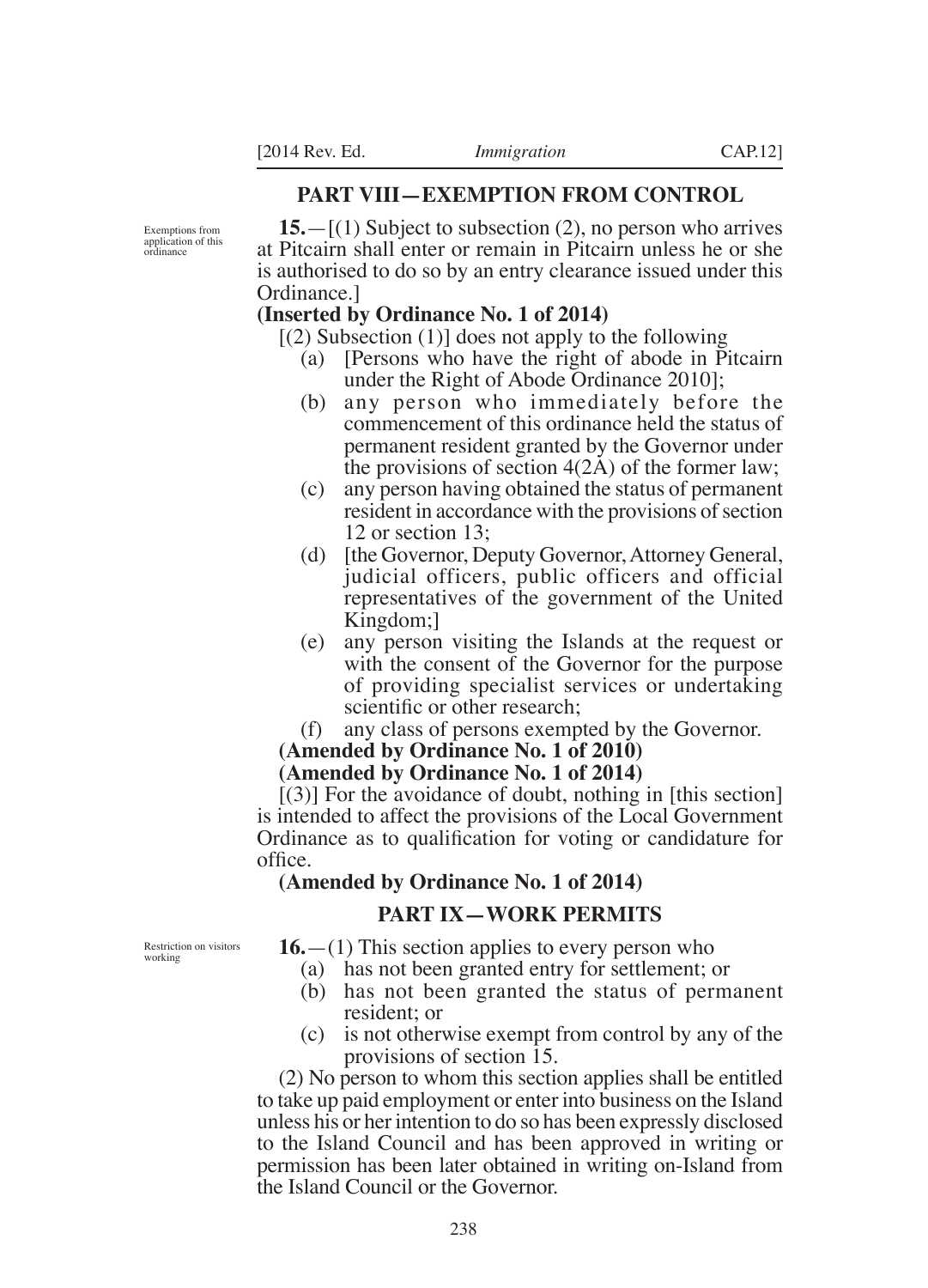# **(Amended by Ordinance No. 1 of 2014)**

# **PART X—GENERAL PROVISIONS**

**17.** This ordinance and any regulations made thereunder Application of law shall have force and effect on Pitcairn Island and in the territorial waters of the Pitcairn Group of Islands.

**18.** The Island Council may from time to time, with the Regulations approval of the Governor, make regulations for the proper carrying into effect of the objects and purpose of this ordinance.

**19.** All visitors to Pitcairn are required to have adequate Visitors to have travel travel insurance including medivac cover.

**20.** The Pitcairn Island Office at Auckland and the Chief Forms Immigration Officer at Pitcairn will supply forms free of charge in conformity with the requirements of this ordinance.

**21.**—(1) Fees payable under this ordinance shall be as prescribed from time to time by notice of the Chief Fees Immigration Officer with the approval of the Governor. No fee payable for an application shall be refundable whatever the outcome.

#### **(Amended by Ordinance No. 1 of 2014)**

 (2) The parents and the children (including adopted and step-children) of persons lawfully residing on Pitcairn are exempt from all entry clearance landing fees, other than settlement clearance entry/landing fees.

 (3) The Island Council may from time to time in exceptional circumstances recommend to the [Governor] that relatives of personslawfully residing on Pitcairn other than those specified in subsection (2) may be so exempted from fees.

#### **(Amended by Ordinance No. 1 of 2014)**

(4) The Chief Immigration Officer has power to waive all landing fees for crews of cruise and cargo ships where they will be working ashore to unload goods or disembark passengers or if he or she deems it to be in the public interest.

Exclusion of official liability

insurance

**22.**—(1) Where any person visiting the Islands, whether pursuant to any permit or clearance issued under this ordinance or not, sustains any damage to or loss of property or suffers personal injury or death by accident, there shall be no liability in law for compensation or damages arising directly or indirectly out of such damage, loss, injury or death, notwithstanding any rule of law or any enactment to the contrary, on the part of the Crown, the Governor, the Island Council or any member or members thereof, or any person by virtue of any statutory function or duty, or any